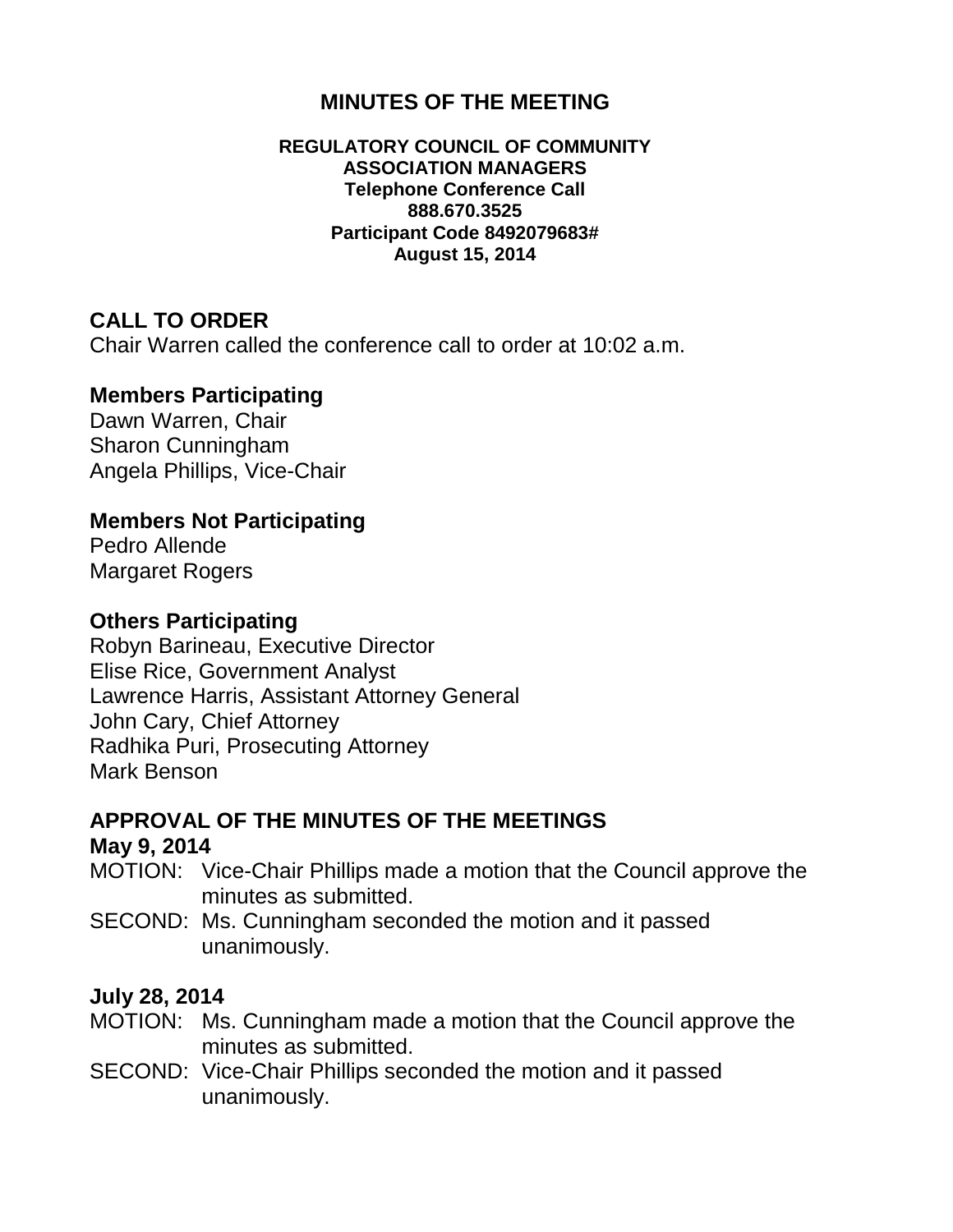## **RULE 61E14-2.001, F.A.C. – STANDARDS OF PROFESSIONAL CONDUCT**

Mr. Harris discussed the rule with the members and the proposed changes.

Following discussion, the following action was taken.

- MOTION: Vice-Chair Phillips made a motion that the council approve Rule 61E14-2.001, FAC, as amended to include the addition of Chapter 721, F.S.
- SECOND: Ms. Cunningham seconded the motion and it passed unanimously.

Mr. Harris asked the Council to make a determination if a Statement of Economic Regulatory Costs (SERC) was required for this rule.

- MOTION: Vice-Chair Phillips made a motion that a SERC was not required for the proposed rule changes.
- SECOND: Ms. Cunningham seconded the motion and it passed unanimously.

## **REPORTS**

### **Chair's Report – Dawn Warren**

Chair Warren thanked everyone for their work on the rules.

### **Prosecuting Attorney Report - Radhika Puri**

Ms. Puri reported that as of July 28, 2014, there were 123 private cases and 52 public cases in the Office of the General Counsel.

### **Counsel Report – Lawrence Harris 2014-2015 Annual Regulatory Plan**

Mr. Harris discussed the plan that was submitted with the approval of the former Chair of the Council.

- MOTION: Ms. Cunningham made a motion that the Council ratify the Annual Regulatory Plan that was submitted and approved by the previous Chair of the Council.
- SECOND: Vice-Chair Phillips seconded the motion and it passed unanimously.